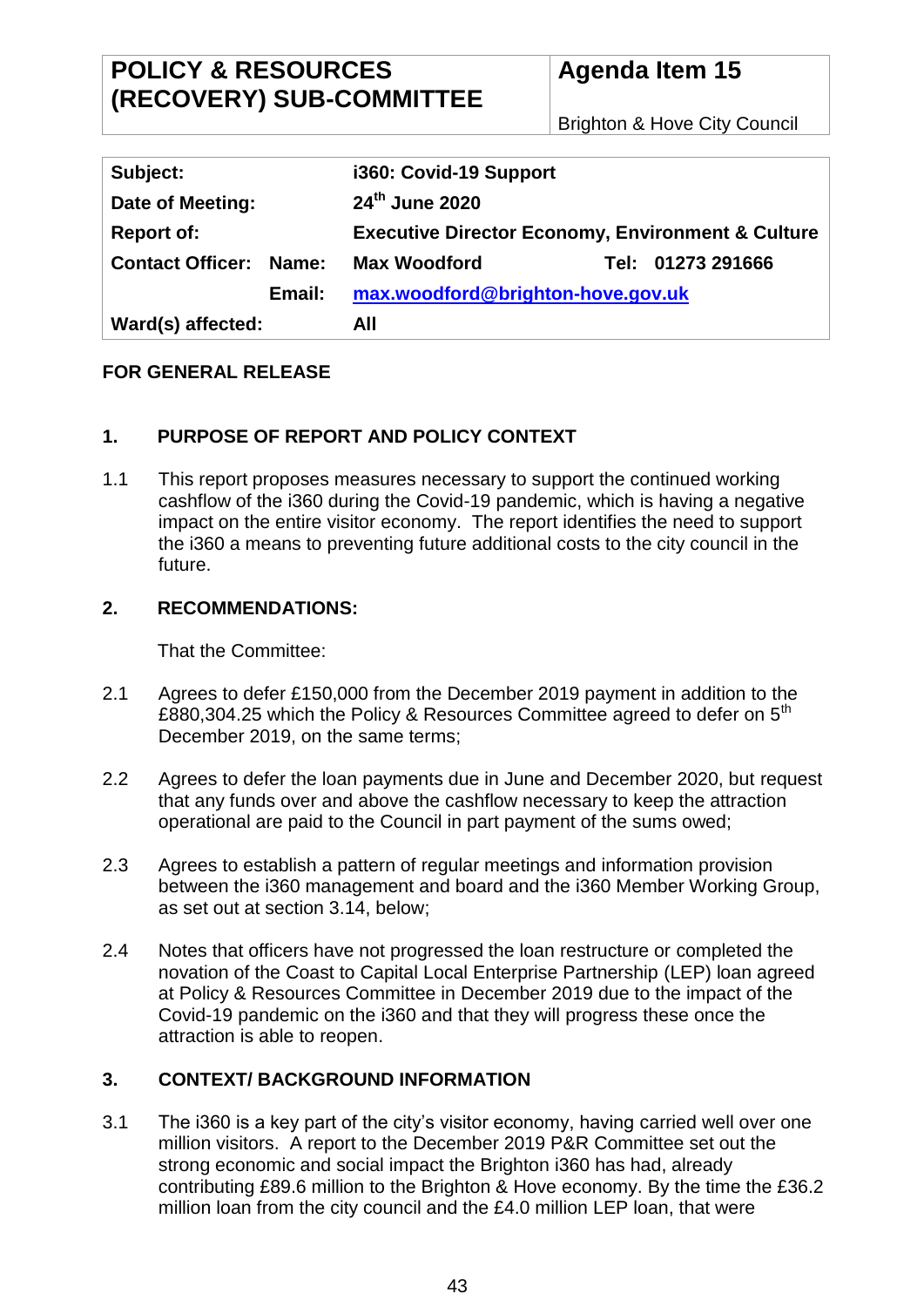invested to fund its construction are repaid, the i360 will have contributed £640 million to the city's economy. This represents a return of £15.90 for every £1.00 of public sector investment. It has also generated direct additional income for the council which has been or will be reinvested in the seafront; in particular in the landscaping of the council owned land around the i360, contributions towards the refurbishment of the Madeira Terraces and festoon lighting along the seafront.

- 3.2 However, like much of the rest of the economy, the Covid-19 pandemic has had a massive impact on the attraction. The board took the decision to close on Thursday 19th March, ahead of the government mandated lockdown announced on 23rd March. In addition, the combination of the fact that the first reported UK cluster of Covid-19 cases was centred around Brighton & Hove, plus two major storms on consecutive weekends, meant that February was also a very poor month for visitor numbers, down 50% on what was budgeted.
- 3.3 Upon taking the decision to close, the i360 board tested cashflow against various staffing scenarios. All of these scenarios showed the attraction running out of cash quite quickly. In the end, the government announced the furlough scheme for staff that are temporarily laid-off, which has been of a lot of assistance to the attraction and has meant that the cashflow situation is not as urgent as it was, but it remains the case that the i360 has fixed costs it cannot avoid, and no source of income.
- 3.4 The lockdown has taken place over weeks of good spring weather, when the i360 would expect to make significant income. Furthermore, even as the government does move towards easing the lockdown, it is uncertain whether the visitor economy will be prioritised. Even if that sector does come back strongly, it is still expected that social distancing measures will be in place, that will limit numbers in the pod, the shop and the restaurant: the main income drivers for the i360. However, in discussions with the i360 board, they have expressed optimism that they do have space for good social distancing, and if they are allowed to open in July and August they would benefit from 'staycation' tourism and start to see income coming back quickly in what is the two most lucrative months of the year (about 30% of annual turnover is normally achieved in July and August).

## **The Current Cashflow Situation at the i360**

- 3.5 The i360 board has shared their existing cashflow with the city council. They have fixed costs, including around keeping on a small number of non-furloughed employees and utilities bills. They have also provided updated figures based on the revisions to the furlough scheme, which suggest that in the event of lock down continuing through the summer they would obviously face a cash shortfall.
- 3.6 This cashflow does not take into account payment of any element of the loan (and linked interest) to the city council.
- 3.7 In addition, it needs to be noted that the council agreed a reduced loan payment of £612,000 in December 2019. In the end the city council received £462,000 from the i360 – a shortfall of £150k. This was because the amount the board said they could pay was predicated on receiving back a large financial deposit that was being held by World Pay, for card transactions. This deposit took longer than expected to be released to the board, and by the time it was the challenges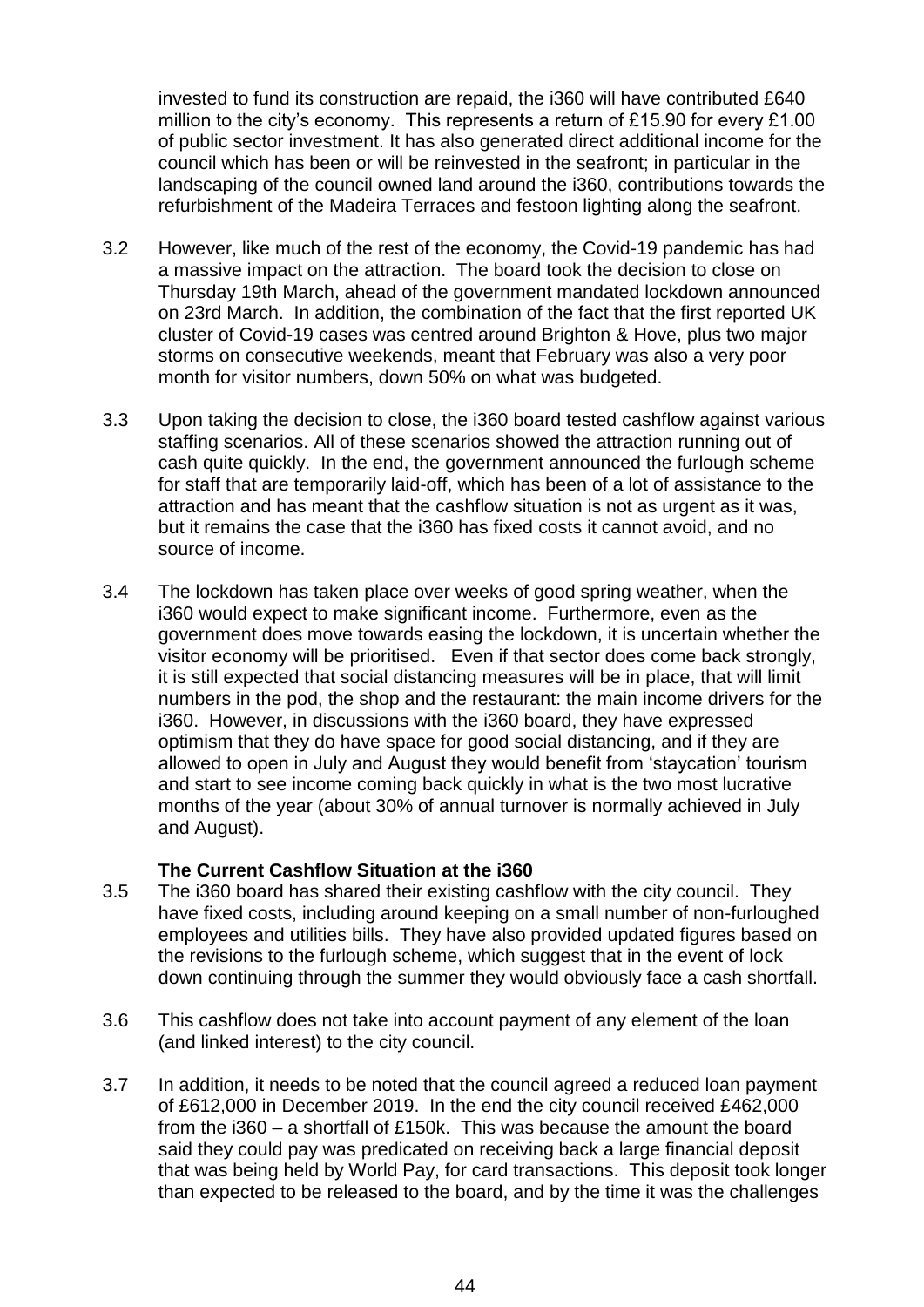during February had meant the cashflow situation was such that the money could not be released to the city council.

- 3.8 Given the financial and visitor number situation, officers have not progressed the loan restructure agreed in December 2019 as this was based on agreeing improved visitor number targets, impossible in the present environment. Discussions have commenced on the transfer of the LEP loan to the city council (at no cost to the council), but have also not been able to be completed due to time pressures around the covid-19 crisis.
- 3.9 If the i360 were to become insolvent then the city council would have to enforce its step-in rights under the funding agreement. As set out in the December 2019 P&R report, Avison Young has done has been to look at whether it would be in the council's financial interest to exercise its step-in rights under the present loan agreement and take control of the attraction. Their report set out several reasons why such action would not be advisable, and the advice is that the council should seek to avoid enforcement options. The asset benefits from commercial and maintenance arrangements that could be terminated as a result of an insolvency or step-in by the city council, and there would be a loss of value to the asset that is likely to be worse than restructuring the loan. Furthermore, as the directors of the i360 are operating the asset in way that substantially meets the requirements of the city council and are being co-operative, there is currently no clear rationale to pursue an enforcement strategy. The advice from Avison Young was the same as they would give to a commercial lender in similar circumstances, which gives the city council a degree of reassurance that it is in compliance with State Aid laws.

## **Proposed Financial Support for the i360**

- 3.10 Aware that the i360 would face a severe challenge to its financial resilience in this difficult environment, officers suggested that the i360 board clearly articulate what the attraction needs to remain operational. This was with a view to understanding whether it might be financially advantageous for the city council to make concessions to keep the attraction viable rather than allow it to fail and then have to step in and take control of a distressed asset with the addition costs and loss of goodwill from staff and suppliers that that would entail. Officers have discussed with the i360 what support might be needed, and compared this to their cashflow. However, as set out above, the exact nature of the financial impact on the i360 and therefore the support the attraction might need is dependent on how the recovery process proceeds.
- 3.11 The possible short-term package of support that could keep the i360 a viable operation would need to as a minimum include measures to defer loan payments at this time. So may include:
	- Agreeing to defer the £150,000 that was not received as part of the December 2019 payment and adding it to £880,304 that was agreed to be deferred by P&R committee that month, on the same terms.
	- Agree to defer all loan payments due in June and December 2020.
- 3.12 As set out above, the i360 are confident that if the visitor economy reopens and bounces back quickly then they may not need any further support beyond deferral of loan payments, and they have not made any formal request for further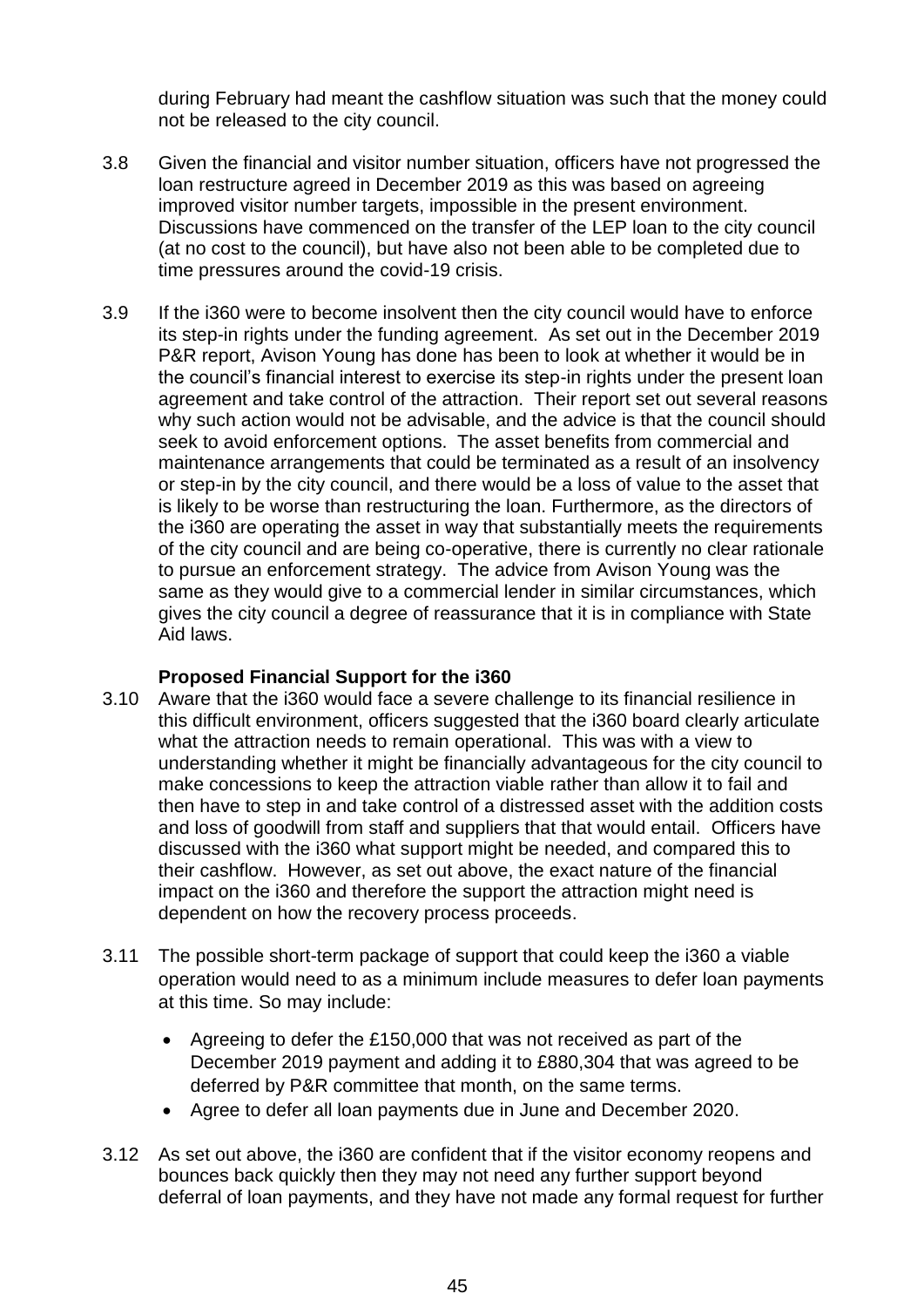support. But if the lockdown were to continue, or recovery were to be slower than expected, then the i360 would potentially need access to further cashflow support to remain solvent. However, that is not being requested at this time.

- 3.13 If the visitor economy does return to strength quickly, and the i360 makes good income, then it is proposed that any cash over and above that necessary to retain a strong cashflow position is paid to the council. This would be similar to the 'cash-sweep,' principle of the loan restructure agreed in December 2019. It will not be a legally binding obligation on the i360 as the cost of agreeing amendments to the loan agreements would be disproportionate to the likely income the Council would receive but if recommendation 2.2 is agreed, officers will write to the board making it clear that this is our expectation. Officers are confident that the i360 board will be keen to retain the good relationship with the Council, particularly as we still need to agree terms of the restructure previous agreed by P&R. Officers will also expect the board to continue to operate on an open book basis and share their cashflow with the Council.
- 3.14 The December 2019 P&R committee agreed to the establishment of a crossparty Member Working Group around the i360. A first meeting of that group was held on 03/06/2020 to discuss the impact the Covid-19 crisis has had on the i360's finances, and what steps the i360 are taking to plan for reopening. At that meeting, members expressed a desire for closer oversight of the i360's operation and finances. It is therefore proposed that the Member Working Group meets monthly with the i360 management and board, and receives regular detailed information around the performance and financial position of the attraction. That way, members will get a better understanding of the steps being taken to get the attraction back to a financially sound footing.
- 3.15 Members also wanted the i360 board to ensure it has examined all government financial support, including government backed loans. The city council cannot require that such a loan is taken out, as that is a decision for a lender and consideration needs to be given to the council's position as primary lender. But they will be encouraged to explore options such as the 'bounceback' loans.

# **4. ANALYSIS & CONSIDERATION OF ANY ALTERNATIVE OPTIONS**

4.1 Section 3.9, above, sets out why the city council enforcing its step-in rights under the funding agreement has not been advised by Avison Young.

# **5. COMMUNITY ENGAGEMENT & CONSULTATION**

- 5.1 As identified in the December P&R report, the i360 has received a wide range of supportive statements from local businesses, charities and other organisations. Businesses have focussed on the beneficial impact on tourism to the city and the improvements made to a previously run-down part of the seafront.
- 5.2 The council is due to receive 1% of ticket sales in perpetuity to spend on local initiatives with about 25% of this sum allocated to fund part of the landscaping works and discussions continue with local organisations about how to spend the remainder.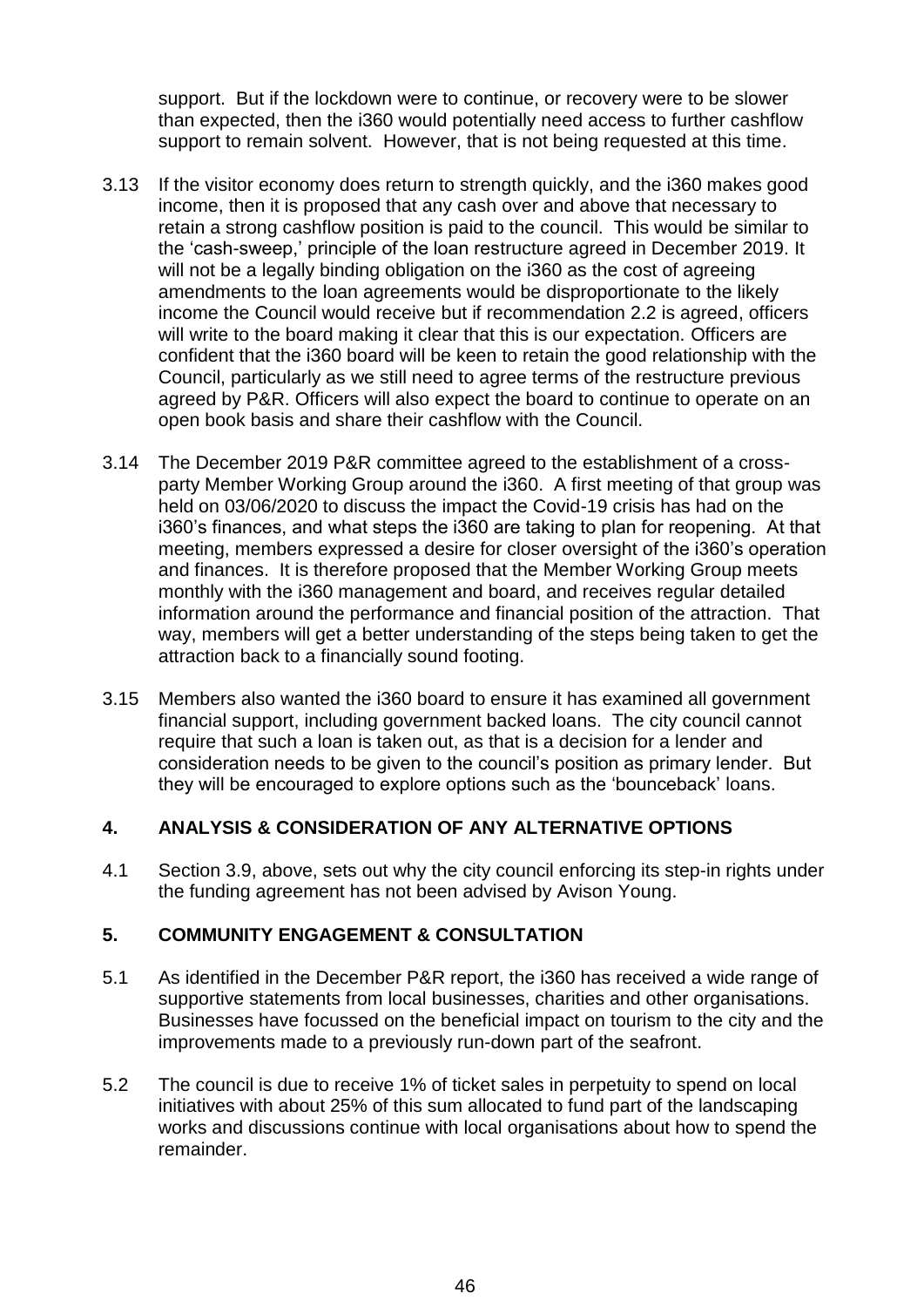# **6. CONCLUSION**

- 6.1 The full impact of the Covid-19 crisis on the i360 cannot yet be quantified. The recent economic impact study released by the i360 showed that it is an important piece of the city's visitor economy infrastructure, and letting it fail would mean we would have a closed attraction on the seafront for a number of months at a time when we would be trying to restart the city's visitor economy.
- 6.2 However, there are a number of businesses and attractions that need help and cannot be supported with the council's limited resources. The case for supporting the i360 in particular is more than about the wider economic reasons: It is about protecting council finances. If the i360 were to fail then the cost of getting it operational again and the loss of future loan payments would outstrip any concessions made now.

## **7. FINANCIAL & OTHER IMPLICATIONS:**

## Financial Implications:

- 7.1 The i360 Ltd, like the whole of the visitor economy has been severely financially impacted by the pandemic. The organisation has minimised its costs during the lockdown period including utilising the nationally available government financial support. However, with no admission income until the attraction can reopen and the potential for a longer period of restricted passenger numbers, the company will have limited cash surpluses.
- 7.2 The recommendation to defer up to 100% of the June and December 2020 loan repayments will support the i360 Ltd to recover from the pandemic and therefore improve the prospect of the council receiving loan repayments in the future. The revised loan agreement approved at Policy and Resources committee in December 2019 has yet to be finalised but once agreed will support the ongoing operation of the attraction.
- 7.3 Deferring payments will have a cashflow impact on the council; at present the council is keeping its cash investments fairly short term to support liquidity and as a result receives very low levels of interest. Therefore, the investment income lost as a result of this deferment is considered immaterial in the current financial climate.
- 7.4 The December 2019 loan repayment from the i360 was £150,000 lower than expected and has therefore increased the outstanding debt; the total debt including deferred payments and accrued interest to 31 March 2020 is £38.903m

*Finance Officer Consulted: James Hengeveld Date: 08/06/20*

Legal Implications:

- 7.5 The options for enforcing the council's security were set out in the report which went to Policy Resources &Growth Committee in June 2018.
- 7.6 Loan arrangements such as this comply with state aid law if they meet the market economy operator principle (MEOP). The council is required to act in a